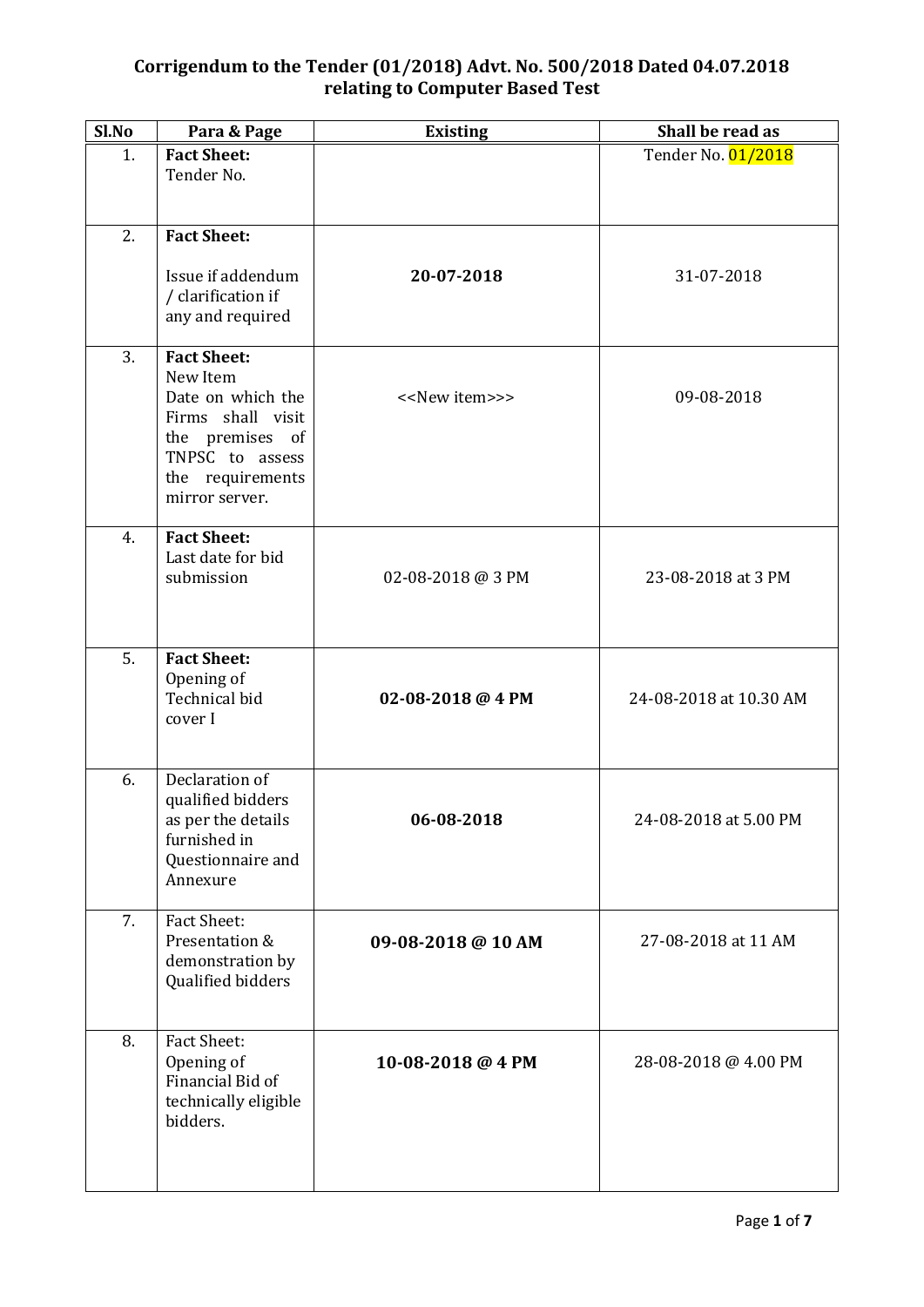| Sl.No | Para & Page                                              | <b>Existing</b>                                                                                                                                                                                                                                                                                           | Shall be read as                                                                                                                                                                                                                                                                                                                                                                                                                                                                                                                                                                                                                                                                                                                                                                                                                                                                                                                                                   |
|-------|----------------------------------------------------------|-----------------------------------------------------------------------------------------------------------------------------------------------------------------------------------------------------------------------------------------------------------------------------------------------------------|--------------------------------------------------------------------------------------------------------------------------------------------------------------------------------------------------------------------------------------------------------------------------------------------------------------------------------------------------------------------------------------------------------------------------------------------------------------------------------------------------------------------------------------------------------------------------------------------------------------------------------------------------------------------------------------------------------------------------------------------------------------------------------------------------------------------------------------------------------------------------------------------------------------------------------------------------------------------|
| 9.    | Scoring Table 4.1<br>(Page 26 of the<br>tender document) | Tier III DC infrastructure with<br>Secondary DC outsourced by the<br>bidder - 5 Marks<br>Tier III DC infrastructure with<br>Secondary DC owned by the bidder -<br>10 marks<br>Tier III DC infrastructure with<br>Secondary DC owned by the bidder<br>with Cert-in Certified infrastructure<br>$-15$ Marks | III<br>DC<br>Tier<br>Primary<br>infrastructure with Secondary<br>DC outsourced by the bidder<br>(Both are outsourced) - 5<br><b>Marks</b><br>Own Tier III Primary DC<br>infrastructure with Secondary<br>DC Outsourced by the bidder.<br>- 7 Marks<br>Own Tier III Primary DC<br>infrastructure with Secondary<br>DC (Both are owned) 10<br><b>Marks</b><br>Own Tier III DC infrastructure<br>with Secondary DC with Cert-<br>Certified infrastructure.<br>in.<br>(Both are owned with cert-in<br>certification) - 15 Marks                                                                                                                                                                                                                                                                                                                                                                                                                                        |
| 10.   | Para 5.4 (15)<br>Page: 12                                | Required number of servers (atleast<br>2) for a center must be provided by<br>the Selected Bidder for assured<br>performance. Additional equivalent<br>and suitable servers for backup and<br>mirror services will need to be<br>provided by the Selected Bidder.                                         | Required number of servers<br>(atleast 2) for a center must<br>be provided by the Selected<br><b>Bidder</b><br>for<br>assured<br>performance.<br>Additional<br>equivalent<br>and<br>suitable<br>servers for backup and mirror<br>servers will need to be setup<br>by the Selected Bidder.<br>For keeping Mirror Servers in<br>TNPSC premises,<br>the<br>only<br>space will be provided. Other<br>infrastructure<br>arrangements<br>maintenance,<br>viz.,<br>uninterrupted power supply,<br>band<br>width<br>required<br>arrangements etc., should be<br>taken care of by the company.<br>Financial quote should be<br>inclusive of all the factors.<br>The rate to be quoted for item<br>No. 1 in the Financial bid shall<br>of<br>inclusive<br>be<br>the<br>expenditure to be incurred for<br>this<br>After<br>the<br>purpose.<br>contract period, the server<br>other<br>infrastructures<br>and<br>setup for this purpose shall be<br>the property of the TNPSC. |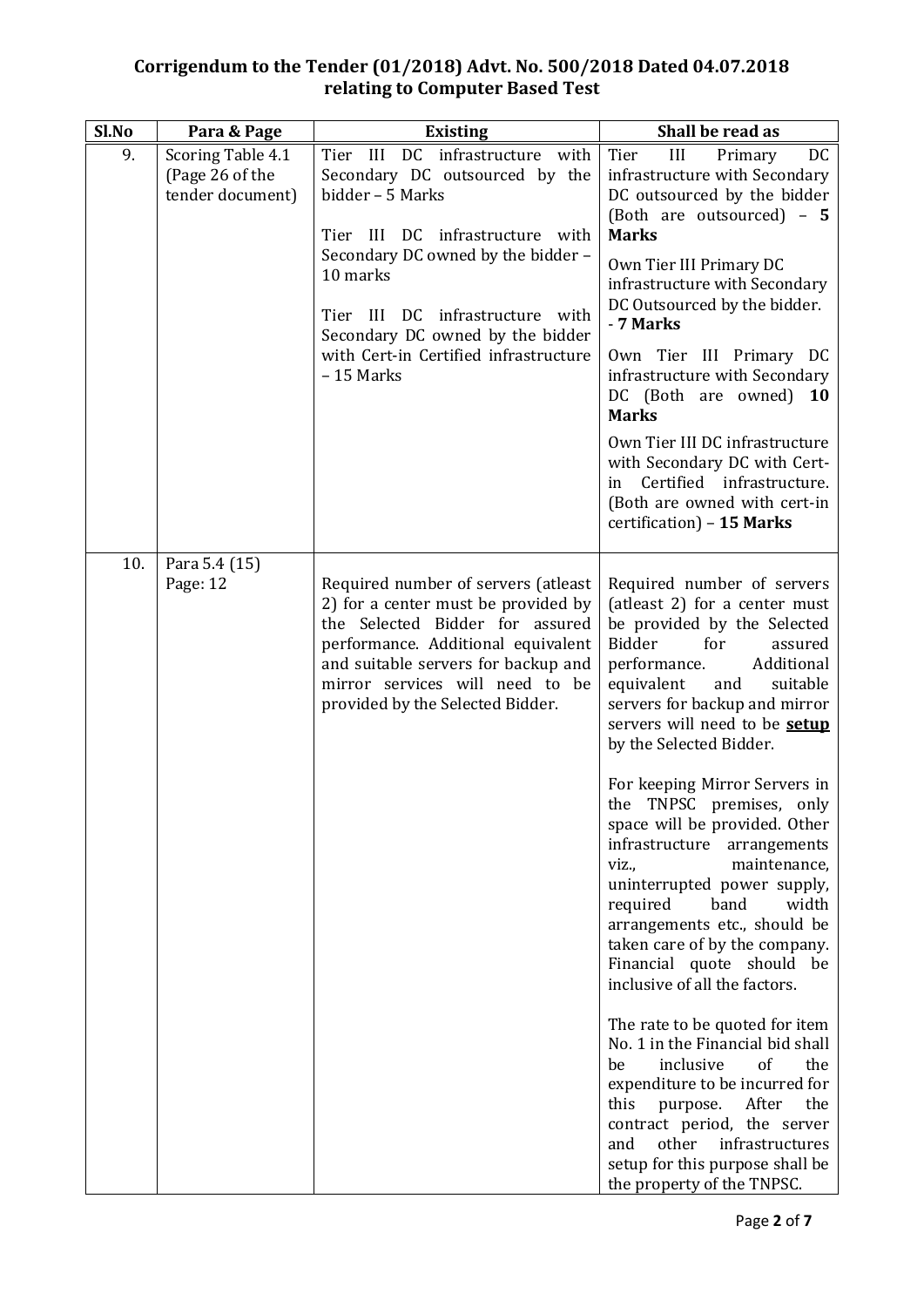| Sl.No | Para & Page               | <b>Existing</b>                                                                                                                                                                                                                                                                                                                           | Shall be read as                                                                                                                                                                                                                                                                                                                                                      |
|-------|---------------------------|-------------------------------------------------------------------------------------------------------------------------------------------------------------------------------------------------------------------------------------------------------------------------------------------------------------------------------------------|-----------------------------------------------------------------------------------------------------------------------------------------------------------------------------------------------------------------------------------------------------------------------------------------------------------------------------------------------------------------------|
| 11.   | Para 5.6 (1)              | Selected Bidder should install CCTV                                                                                                                                                                                                                                                                                                       | The CCTV Footages of the                                                                                                                                                                                                                                                                                                                                              |
|       | Page: 14                  | surveillance system to monitor and<br>capture the activity of candidates<br>/centres in real time and should<br>transmit the same to the centralized<br>real time monitoring unit located in<br>TNPSC. TNPSC shall arrange for<br>physical space to establish the<br>monitoring<br>The<br>console.<br>responsibility to establish, manage | examination centres shall be<br>handed over to TNPSC in<br>DVD/CD/HDD within two<br>days from<br>the<br>date<br>of<br>examination. For this facility,<br>rate shall be included in the<br>financial bid, per candidate,<br>per session.                                                                                                                               |
|       |                           | and maintain the monitoring console<br>shall lie with the Selected Bidder.                                                                                                                                                                                                                                                                | However, the Commission<br>may require live streaming of<br>CCTV coverage at any stage<br>during period of contract. In<br>such case, the bidder has to<br>solution<br>for<br>give<br>entire<br>monitoring the live CCTV<br>coverage in the Office of<br>TNPSC without any break /<br>disconnection.                                                                  |
|       |                           |                                                                                                                                                                                                                                                                                                                                           | Therefore, the bidders shall<br>quote rate separately for live<br>streaming of CCTV coverage<br>on per candidate basis. The<br>bidder has to provide all<br>infrastructure<br>required<br>including internet bandwidth.<br>The<br>responsibility<br>to<br>establish,<br>manage<br>and<br>maintain the<br>monitoring<br>console shall lie with the<br>Selected Bidder. |
|       |                           |                                                                                                                                                                                                                                                                                                                                           | The rate quoted for live<br>streaming of CCTV coverage<br>in financial bid will not be<br>taken into account for ranking<br>the bidders. However, the rate<br>quoted for this purpose will<br>be negotiated if necessary and<br>finalized in the<br>mutually<br>agreed rates.                                                                                         |
| 12.   | Para 7 (XVII)<br>Page: 19 | Once selected, the Selected Bidder<br>should be capable of conducting CBT<br>with in a notice period of 1 month<br>for candidate strength of 60,000 and<br>below and 2 months in case of<br>candidate's strength of 60,000 and<br>above.                                                                                                  | Once selected, the Selected<br>Bidder should be capable of<br>conducting CBT with in a<br>notice period of 1 month for<br>candidate strength of 50,000<br>and below and 2 months in<br>case of candidate's strength of<br>50,000 and above.<br>(Wherever<br>this<br>condition                                                                                         |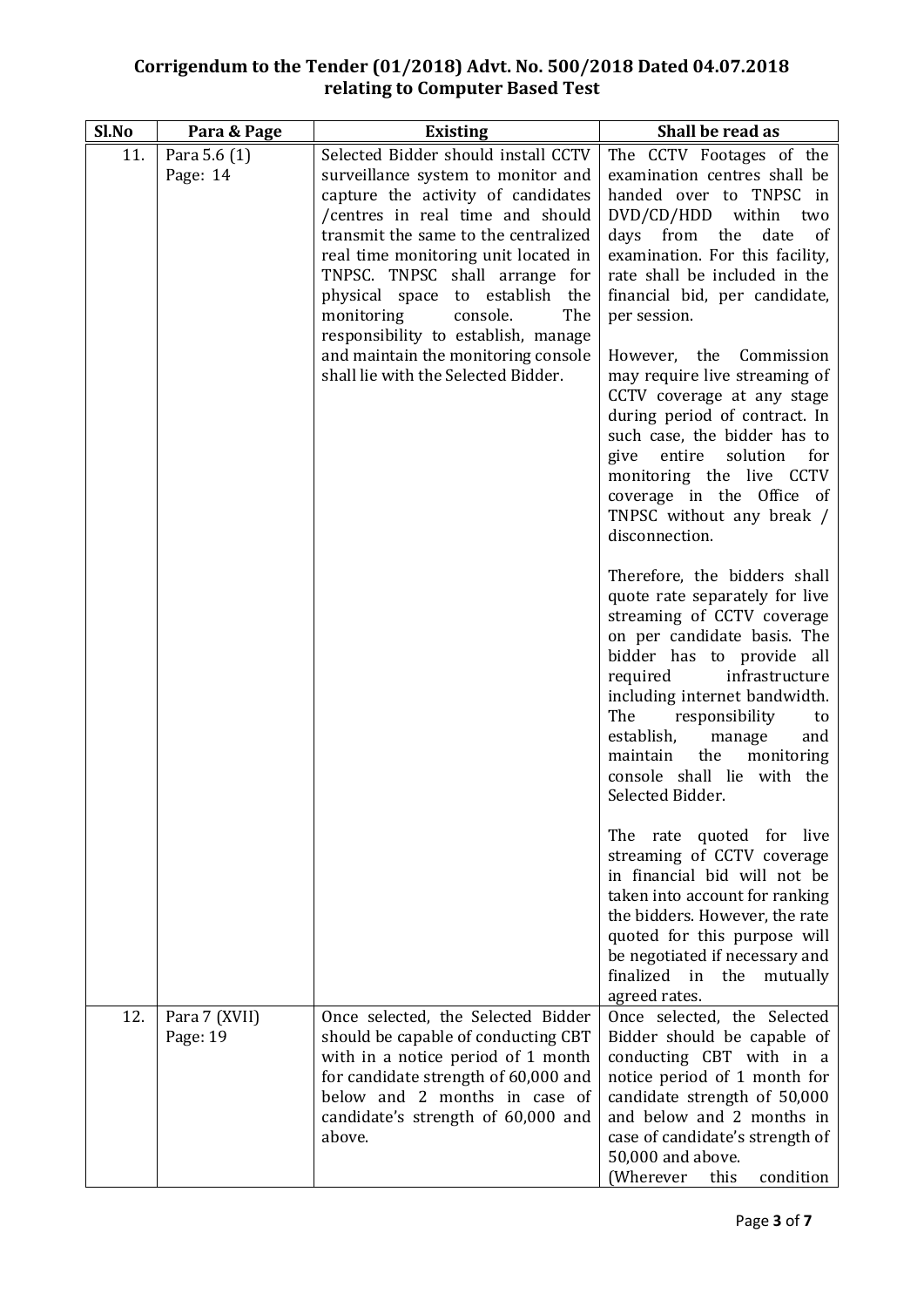| Sl.No | Para & Page             | <b>Existing</b>                                                                                                                                                                                                                                                                                                                                                                                                                                                                                                    | Shall be read as                                                                                                                                                                                                                                                                                                                                                                                                                                                                                                                                                                                                                                                                                                       |
|-------|-------------------------|--------------------------------------------------------------------------------------------------------------------------------------------------------------------------------------------------------------------------------------------------------------------------------------------------------------------------------------------------------------------------------------------------------------------------------------------------------------------------------------------------------------------|------------------------------------------------------------------------------------------------------------------------------------------------------------------------------------------------------------------------------------------------------------------------------------------------------------------------------------------------------------------------------------------------------------------------------------------------------------------------------------------------------------------------------------------------------------------------------------------------------------------------------------------------------------------------------------------------------------------------|
|       |                         |                                                                                                                                                                                                                                                                                                                                                                                                                                                                                                                    | the<br>stipulated in<br>tender<br>document, 60,000 shall be<br>read as 50,000).                                                                                                                                                                                                                                                                                                                                                                                                                                                                                                                                                                                                                                        |
| 13.   | Annexure-I<br>Sl.No. 39 | Are you capable to conduct CBT with<br>in a notice period of 1 month for<br>candidate strength of 60,000 and<br>below and 2 months in case of<br>candidate's strength of 60,000 and<br>above?                                                                                                                                                                                                                                                                                                                      | Are you capable to conduct<br>CBT with in a notice period of<br>$\mathbf{1}$<br>month for<br>candidate<br>strength of 50,000 and below<br>and 2 months in case of<br>candidate's strength of 50,000<br>and above?                                                                                                                                                                                                                                                                                                                                                                                                                                                                                                      |
| 14.   | Para 13 (d)<br>Page: 29 | If the service providing agency does<br>not provide the Air Conditioning<br>facilities and required numbers of<br>invigilators in labs as well as other<br>facilities mentioned in the tender<br>document at Centre/s, penalty will<br>be imposed to it on the basis of<br>feedback<br>the<br>received<br>from<br>Inspection officers<br>of<br><b>TNPSC</b><br>deployed at Centre and it may be up<br>to 25% of contracted rate (per<br>candidate rate) for each deficiency<br>as per the discretion of the TNPSC. | If<br>the<br>service<br>providing<br>agency does not provide the<br>lab with adequate lighting and<br>ventilation<br>with<br>Air<br><sub>or</sub><br>Conditioning facilities which<br>discomfort to<br>the<br>causes<br>candidates<br>required<br>or<br>numbers of invigilators in labs<br>as well as other facilities<br>mentioned in the<br>tender<br>document at Centre/s, penalty<br>will be imposed to it on the<br>basis of feedback received<br>from the Inspection officers of<br>TNPSC deployed at Centre<br>and it may be up to 25% of<br>contracted<br>rate<br>(per<br>candidate<br>each<br>rate)<br>for<br>deficiency<br>the<br>as<br>per<br>discretion of the TNPSC.                                      |
| 15.   | Para 7 (XX)<br>Page 19  | The bidder should be able to support<br>the entire solution (across Tamil<br>Nadu) on a 24 x 7 basis with a<br>maximum response time of one<br>hour. Bidder shall provide<br>an<br>experienced resource, exclusively<br>deployed as one point contact to<br>liaise with TNPSC. No dislocation of<br>such resource shall happen in first<br>two years of the contract period.                                                                                                                                       | The bidder should be able to<br>support the entire solution<br>(across Tamil Nadu) on a 24 x<br>7 basis with a maximum<br>response time of one hour.<br>Bidder<br>shall<br>provide<br>an<br>experienced<br>resource,<br>exclusively deployed as one<br>point contact to liaise with<br>TNPSC. No dislocation of such<br>resource shall happen in first<br>two years of the contract<br><b>Deployment</b><br>period.<br><b>of</b><br><b>TNPSC</b><br>for<br><b>resource</b><br>$\mathbf{in}$<br>managing the Mirror Server<br>by the firm and to render<br>necessary technical support is<br>essential. This resource shall<br>be the exclusive one in<br>addition to the resources to<br>be deployed for this project. |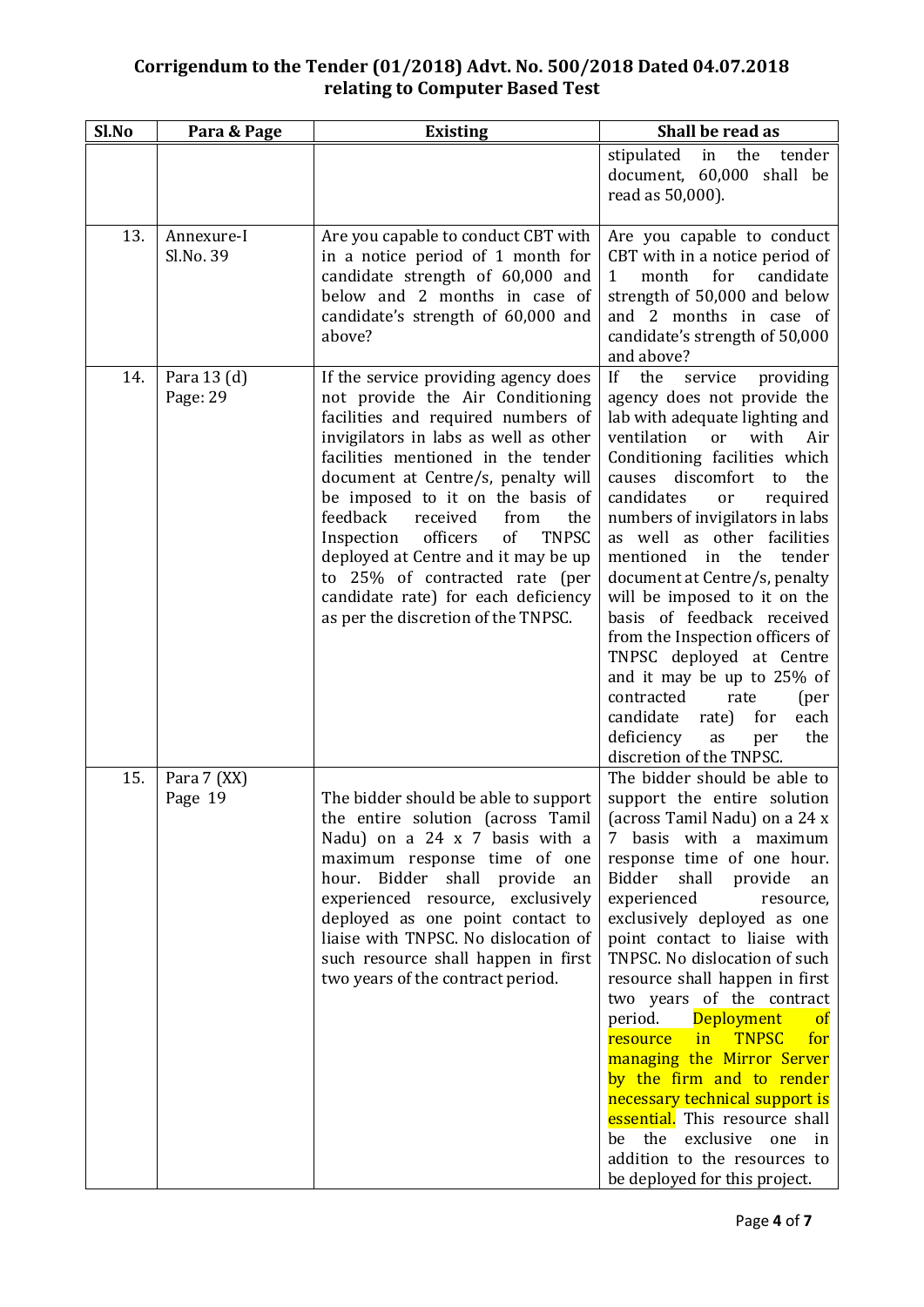| Sl.No | Para & Page                  | <b>Existing</b>                                                                                                                                                                                                                                                                                                                                                                                                                                                                                                                                        | Shall be read as                                                                                                                                                                                                                                                                                                                                                                                                                                                                                        |  |
|-------|------------------------------|--------------------------------------------------------------------------------------------------------------------------------------------------------------------------------------------------------------------------------------------------------------------------------------------------------------------------------------------------------------------------------------------------------------------------------------------------------------------------------------------------------------------------------------------------------|---------------------------------------------------------------------------------------------------------------------------------------------------------------------------------------------------------------------------------------------------------------------------------------------------------------------------------------------------------------------------------------------------------------------------------------------------------------------------------------------------------|--|
| 16.   | Para 11.3                    | Number of assignments in CBT                                                                                                                                                                                                                                                                                                                                                                                                                                                                                                                           | Number of assignments in                                                                                                                                                                                                                                                                                                                                                                                                                                                                                |  |
|       | <b>Scoring Model 3.3</b>     | than<br>50,000<br>(with<br>more                                                                                                                                                                                                                                                                                                                                                                                                                                                                                                                        | CBT (with more than 50,000                                                                                                                                                                                                                                                                                                                                                                                                                                                                              |  |
|       |                              | candidates) completed in various                                                                                                                                                                                                                                                                                                                                                                                                                                                                                                                       | candidates) completed in                                                                                                                                                                                                                                                                                                                                                                                                                                                                                |  |
|       |                              | recruitment agencies in India in                                                                                                                                                                                                                                                                                                                                                                                                                                                                                                                       | various<br>recruitment                                                                                                                                                                                                                                                                                                                                                                                                                                                                                  |  |
|       |                              | last three years (as on date of bid                                                                                                                                                                                                                                                                                                                                                                                                                                                                                                                    | agencies in India in last                                                                                                                                                                                                                                                                                                                                                                                                                                                                               |  |
|       |                              | submission)                                                                                                                                                                                                                                                                                                                                                                                                                                                                                                                                            | three years (as on date of                                                                                                                                                                                                                                                                                                                                                                                                                                                                              |  |
|       |                              |                                                                                                                                                                                                                                                                                                                                                                                                                                                                                                                                                        | bid submission)                                                                                                                                                                                                                                                                                                                                                                                                                                                                                         |  |
|       |                              | 5 to 10 assignments $-$ 5 marks<br>11 to 15 assignments - 10 Marks                                                                                                                                                                                                                                                                                                                                                                                                                                                                                     | $3 - 5$ Assignments - 3 marks<br>$6 - 10$ Assignments - 7 marks                                                                                                                                                                                                                                                                                                                                                                                                                                         |  |
|       |                              | 16 and above - 15 marks                                                                                                                                                                                                                                                                                                                                                                                                                                                                                                                                | 11 - 15 Assignments - 11 marks                                                                                                                                                                                                                                                                                                                                                                                                                                                                          |  |
|       |                              |                                                                                                                                                                                                                                                                                                                                                                                                                                                                                                                                                        | 16 and above - 15 marks                                                                                                                                                                                                                                                                                                                                                                                                                                                                                 |  |
| 17.   | Para 5.4 (27)<br>Page 13     | The selected bidder shall host the<br>responses of the candidates in their<br>website and there shall be a<br>provision to view the replay of the<br>exact flow of examination process<br>(Click by click) to the candidates<br>towards which adequate facility may<br>be done by the Firm. Moreover, the<br>Firm shall also capture all critical<br>activities of the Server from the<br>beginning to end in<br>all<br>the<br>examination centers along with time<br>stamp. The same may be made<br>available to<br>TNPSC<br>for<br>audit<br>purpose. | The selected bidder shall host<br>the responses of<br>all the<br>candidates<br>who<br>have<br>appeared for the examination<br>in their website and there<br>shall be a provision to view<br>the replay of the exact flow of<br>examination process (Click by<br>click) to the select candidates<br>based on receipt of request<br>from them, towards which<br>adequate facility may be done<br>by the Firm. TNPSC will fix the<br>norms for viewing click by<br>click flow of his / her<br>examination. |  |
|       |                              |                                                                                                                                                                                                                                                                                                                                                                                                                                                                                                                                                        | Moreover, the Firm shall also<br>capture all critical activities of<br>the Server from the beginning<br>to end in all the examination<br>along<br>with<br>time<br>centers<br>stamp. The same may be<br>made available to TNPSC for<br>audit purpose.                                                                                                                                                                                                                                                    |  |
| 18.   | Para $10 (V) (e)$<br>Page 24 | The prices/rates quoted shall be<br>firm throughout the period of the<br>validity<br>of<br>the<br>offer<br>and<br>subsequently during the currency of<br>the contract and shall not be subject<br>to any variation/revision.                                                                                                                                                                                                                                                                                                                           | The prices/rates quoted shall<br>be firm throughout the period<br>of the validity of the offer and<br>subsequently<br>during<br>the<br>currency of the contract and<br>shall not be subject to any<br>variation/revision.                                                                                                                                                                                                                                                                               |  |
|       |                              |                                                                                                                                                                                                                                                                                                                                                                                                                                                                                                                                                        | If the TNPSC insist for any<br>additional service apart from<br>the scope of the work, to<br>improve the<br>system,<br>the<br>additional cost shall be paid<br>on mutually agreed basis as<br>per approved norms.                                                                                                                                                                                                                                                                                       |  |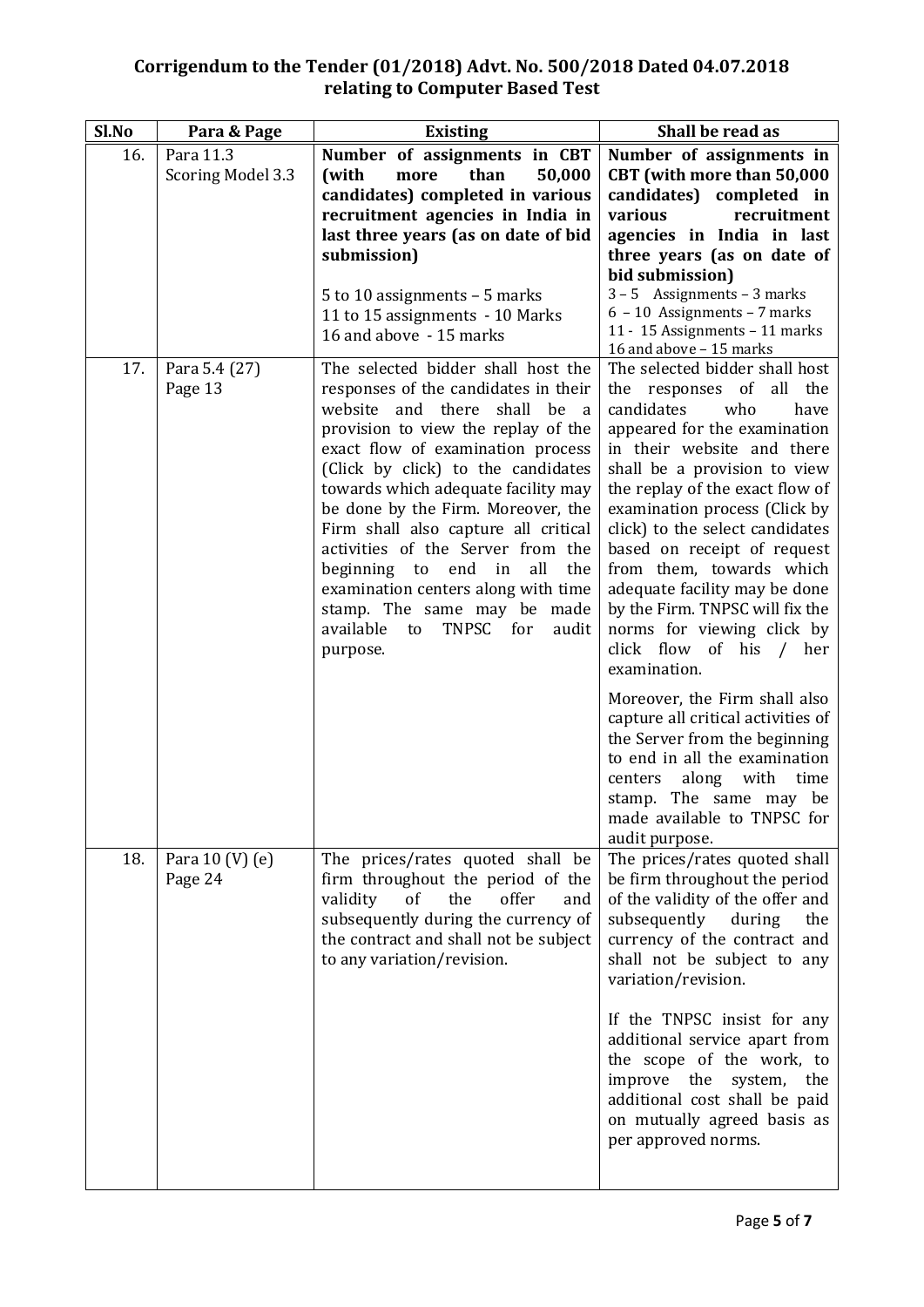| Sl.No | Para & Page                                                           | <b>Existing</b>                                                                                                                                                                                                                                                         | Shall be read as                                                                                                                                                                                                                                                                                                                                                                                                                                                                                                           |
|-------|-----------------------------------------------------------------------|-------------------------------------------------------------------------------------------------------------------------------------------------------------------------------------------------------------------------------------------------------------------------|----------------------------------------------------------------------------------------------------------------------------------------------------------------------------------------------------------------------------------------------------------------------------------------------------------------------------------------------------------------------------------------------------------------------------------------------------------------------------------------------------------------------------|
| 19.   | Para 5.3 (III)<br>Page 8                                              | The Selected Bidder shall prepare<br>and provide Standard Operating<br>Procedure (SOP) for all processes for<br>and<br>secure conduct<br>safe<br><sub>of</sub><br>examination along with rules for<br>contingency<br>and<br>exception<br>handling/emergency procedures. | The Selected Bidder shall<br>prepare and provide Standard<br>Operating Procedure (SOP)<br>for all processes for safe and<br>secure<br>conduct<br><sub>of</sub><br>examination along with rules<br>for contingency and exception<br>handling/<br>emergency<br>procedures. In respect of<br>examination venues / labs,<br>LAN<br>Connectivity,<br>Server<br>Security and Prevention of<br>intrusion from unauthorized<br>nodes, the bidder has to<br>submit a SOP, jointly signed<br>by the Bidder and College<br>authority. |
| 20.   | Para 6 (XV)<br>Page: 16                                               | The bidder should not have been<br>Black Listed by any Government or<br>PSU on the day of bidding. The<br>affidavit in this respect that their<br>firm is not blacklisted as cited above<br>shall be provided by the bidder<br>along with the bid document.             | The bidder should not have<br>been Black Listed by any<br>Government Organization /<br>Departments / PSU or any<br>other agencies on the day of<br>bidding. The affidavit in this<br>respect that their firm is not<br>blacklisted as cited above<br>shall be provided by the<br>bidder along with the bid<br>document.                                                                                                                                                                                                    |
| 21.   | Annexure - I<br>Question No 41<br>Page: 38                            | Have you ever been black listed by<br>any Govt. Department or PSU.                                                                                                                                                                                                      | Have you ever been Black<br>Listed by any Government<br>Organization / Departments /<br>PSU / any other agencies on<br>the day of bidding?                                                                                                                                                                                                                                                                                                                                                                                 |
| 22.   | Annexure - I<br>Question No 55<br>Page: 40<br>Newly added<br>Question | << Newly added question>>                                                                                                                                                                                                                                               | Is there any case registered<br>against your firm relating to<br>the conduct of CBT?<br>If yes, Please give details.                                                                                                                                                                                                                                                                                                                                                                                                       |